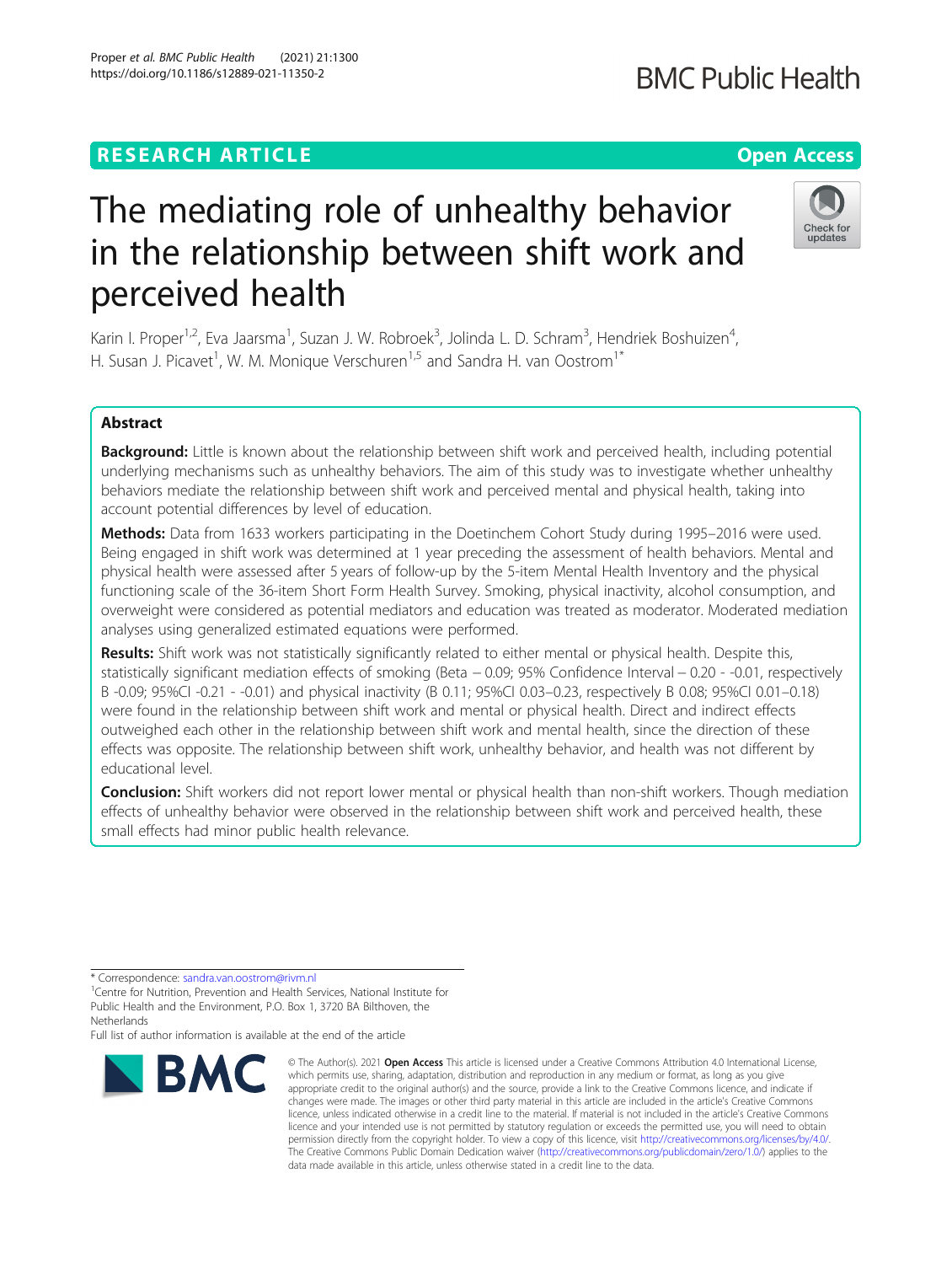# Background

Today's 24-h society requires constant production and availability of goods and services [[1\]](#page-7-0). As a result, the number of shift workers has increased in the past decades to make up about 21% of all European workers working in shifts and 19% of all European workers working during the night. Although being employed in shift work is inevitable in some sectors, it can be demanding for health. For example, shift work has been linked to risk factors for health, such as sleep deficits and fatigue [[2\]](#page-7-0) and to adverse chronic health effects such as an increased risk of the development of cardiovascular diseases, diabetes type 2, and some types of cancer [\[3](#page-7-0)–[6](#page-7-0)]. With shift work becoming more common, this may reflect a public health concern.

Not much is known about the effects of shift work on perceived health, including general, mental, and physical health. There is a minimal amount of literature available on the relationship between shift work and perceived health, and results of those studies were mixed [[7](#page-7-0)–[10](#page-7-0)]. For example, data from the Korea Health Panel of working women, showed that night workers and rotating shift workers had lower health-related quality of life scores compared to those working day shifts [\[10](#page-7-0)]. In contrast, another cross-sectional study found a better general health status [\[8](#page-7-0)], and some other studies did not find differences in perceived health between shift and nonshift workers [[7,](#page-7-0) [9](#page-7-0)]. For mental health, the limited studies available were inconsistent in their results as well. Some studies found shift work to be associated with anxiety, depression or low general mental health [\[6](#page-7-0), [11](#page-7-0)–[13](#page-7-0)], while others observed favorable effects [\[14](#page-7-0)] or no associations [\[9](#page-7-0), [15](#page-7-0), [16](#page-7-0)]. Considering the predictive value of perceived health on morbidity and mortality [\[17\]](#page-7-0), more research into the effect of shift work on perceived health is needed.

Several pathways have been proposed to explain the potential negative health effects of shift work, including unhealthy behaviors  $[4, 18-21]$  $[4, 18-21]$  $[4, 18-21]$  $[4, 18-21]$  $[4, 18-21]$  $[4, 18-21]$ . Regarding physical activity levels, some studies showed that shift workers are less physically active in leisure time compared to non-shift workers [[22,](#page-7-0) [23\]](#page-7-0), suggesting a potential mediating role of this behavior. However, other studies did not support these findings, and even found higher levels of walking activity in shift workers and similar leisure time physical activity compared to non-shift workers [\[24](#page-7-0), [25\]](#page-7-0). Also, for other unhealthy behaviors, such as smoking and alcohol consumption, the evidence for a link with shift work has been mounting [[6\]](#page-7-0). For example, a systematic review of six longitudinal studies concluded that smoking was more frequent among shift workers [\[26](#page-7-0)].

Knowledge about the mechanistic (mediating) factors in the effects of shift work on perceived health is necessary to provide opportunities for improving health in shift workers and to prevent future adverse health effects. The mediating role of unhealthy behaviors in the relation between shift work and perceived health has not been tested so far. It has been shown that both unhealthy behaviors and unfavorable working conditions, such as shift work, are more common among workers with a lower educational level than among workers with a higher educational level [\[27\]](#page-7-0). Also the adverse health effects of unhealthy behaviors and unfavorable working conditions might differ according to level of education. It is therefore important to take into account possible moderation by educational level. The aim of this study was to investigate whether unhealthy behaviors mediate the relationship between shift work and perceived (mental and physical) health, taking into account possible moderation by educational level.

#### Methods

Data from the longitudinal Doetinchem Cohort Study (DCS) were used, which is an ongoing population-based study of men and women who were aged 20–59 years at the start of the study. Participants were examined in 1987–1991 ( $N = 7768$ ), 1993–1997 ( $N = 6117$ ), 1998– 2002 ( $N = 4918$ ), 2003–2007 ( $N = 4520$ ), 2008–2012  $(N = 4018)$  and 2013–2016  $(N = 2798)$ . Response levels were 75% or higher over the different measurement rounds [[28](#page-7-0), [29\]](#page-7-0). Informed consent was obtained from all individual participants.

Data from the period 1994–2016 were used, since the relevant outcome measures were available over this period. We included 2798 participants who participated in round 6 (2013–2016) because this round included questions about lifetime shift work history, which enabled us to retrospectively determine shift work status at previous assessment waves. We excluded participants who never had a paid job ( $N = 1062$ ). Those who did but stopped doing paid work and did not return to paid work before the sixth round were excluded from the analyses from the moment they stopped doing paid work. Of the participants who filled out the questionnaire about shift work, 1736 reported doing paid work in at least one of the rounds 2 to 5. There were 103 respondents who filled out the shift work questionnaire incompletely or provided inconsistent answers, making it impossible to establish the period in which they did shiftwork. These respondents were excluded. Of the 1633 remaining participants, 232 reported doing shift work at least once during the relevant rounds. In total 625 shift work observations were available over the four measurement rounds. Of those, 195 participants were shift workers at the year preceding their baseline assessment.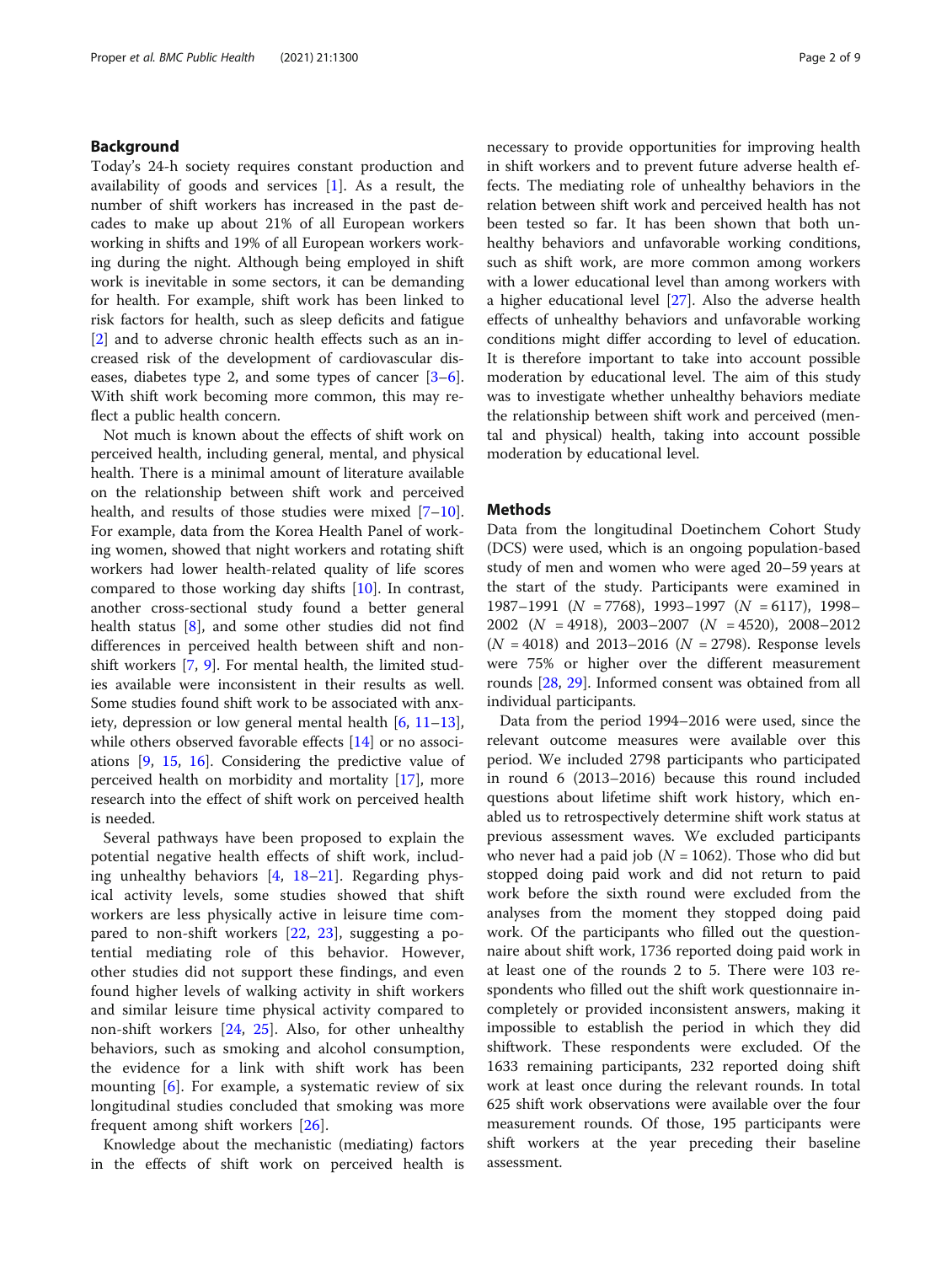# Perceived health

Perceived health was operationalized as self-rated mental and physical health. Mental health was assessed by the 5-item Mental Health Inventory (MHI-5), which includes 5 items on depressive and anxiety symptoms, like nervousness and feeling down. Items were scored on a 6-point Likert scale ranging from 'all of the time' to 'none of the time'. The physical functioning scale of the 36-item Short Form Health Survey (SF-36) was used as a proxy for physical health and contains 10 items on physical activities, daily routine activities (ADL's) and "instrumental" activities (IADL's), such as walking 500 m or washing yourself. Items in the physical health scale had 3 response options: yes, limited a lot; yes, limited a little; no, not limited at all. Scores on both the mental and physical scale were summed and rescaled to a score from 0 to 100, where higher scores indicate better perceived health [\[30](#page-7-0)–[32\]](#page-7-0).

#### Shift work

A retrospective questionnaire about shift work was included in the sixth round of the DCS, including the most important aspects of shift work [\[33\]](#page-8-0). Shift work was defined as working evening shifts (i.e. shifts ending before midnight), night shifts (i.e. shifts starting at or after midnight), and/or rotating shifts (i.e. rotating between day, evening and/or night shifts). Therefore, participants were asked whether they had ever done evening, night or rotating shifts. If so, they were asked to indicate the total number of years they had done shift work, the year they started and the year they stopped doing shift work [[34\]](#page-8-0). To ensure that shift work preceded unhealthy behavior in the analyses, it was determined whether participants did shift work in the year preceding each measurement.

### Body mass index and unhealthy behavior

Body mass index (BMI) was based on objective measurements of body height and weight at each measurement round. BMI was dichotomized into normal weight (< 25 kg/m<sup>2</sup>) and overweight ( $\geq 25$  kg/m<sup>2</sup>). Smoking, alcohol consumption and physical activity were included in the questionnaire at each measurement round of the DCS. Smoking status was based on the question 'do you smoke cigarettes?' and dichotomized into current smokers and non-smokers. Alcohol consumption was measured by asking participants to indicate how many glasses of alcoholic beverages they drank per week. This number was converted into an average number of glasses of alcoholic beverages per day. Alcohol consumption was dichotomized as high  $(> 1$  glass per day) or low  $(\leq 1)$  glass per day), based on the Dutch dietary guidelines [[35\]](#page-8-0). Physical activity in leisure time was assessed by a questionnaire, developed for the EPIC study [\[36](#page-8-0)]. Physical activity was dichotomized based on adherence or not to the Dutch guideline for physical activity, i.e. being physically active with moderate or high intensity for an average of 30 min per day  $[37]$  $[37]$  $[37]$ . Instead of the recommended 2.5 h a week spent on at least moderately intense physical activity, we used a cut-off point of 3.5 h a week to define physically active and physically inactive workers [\[38\]](#page-8-0). This is justified to account for the facts that (i) we had only data averaged over a week and (ii) that the amount of activity is often overreported [[38\]](#page-8-0).

# Educational level

Level of education was assessed as the highest level achieved, as reported in round 2. If missing, data from round 3 were used. Educational level was classified as either low (intermediate secondary education or less) or intermediate/high (intermediate vocational and higher secondary education or higher).

#### Statistical analyses

Moderated mediation analyses were conducted based on the framework described by Edwards and Schurer Lam-bert (2007) [[39\]](#page-8-0). Figure [1](#page-3-0) shows a schematic presentation of the framework, applied to the relationship between shift work, unhealthy behavior, perceived health and education. The upper part shows the total effect (c) of shift work on perceived health. The lower part shows the mediation model of the indirect effect of unhealthy behavior (a, b), and the direct effect of shift work (c') on perceived health that is independent from the mediators and other covariates. As we, used the health measurements from the third to sixth round, there was a 5-year time-lag between the measurements of unhealthy behavior and that of perceived health.

Following this framework, mediation was assessed by fitting two models. First, a model was fitted in which unhealthy behavior (potential mediator) was the dependent variable, and shift work was the independent variable. If a statistically significant association between shift work and unhealthy behavior was observed in this first model, a second model was tested. In this second model, both shift work and unhealthy behavior were included as independent variables and perceived health in the next round (5 years after the measurement for BMI or unhealthy behavior) was taken as the dependent variable. All models were adjusted for sex, age (continuous) and educational level.

In the first model, moderation was assessed by including an interaction term of shift work status and educational level. In the second model, moderation was assessed by including two interaction terms: shift work\*educational level and unhealthy behavior\*educational level. In case of a statistically significant interaction ( $p$ -value< 0.10), indirect effects of the mediation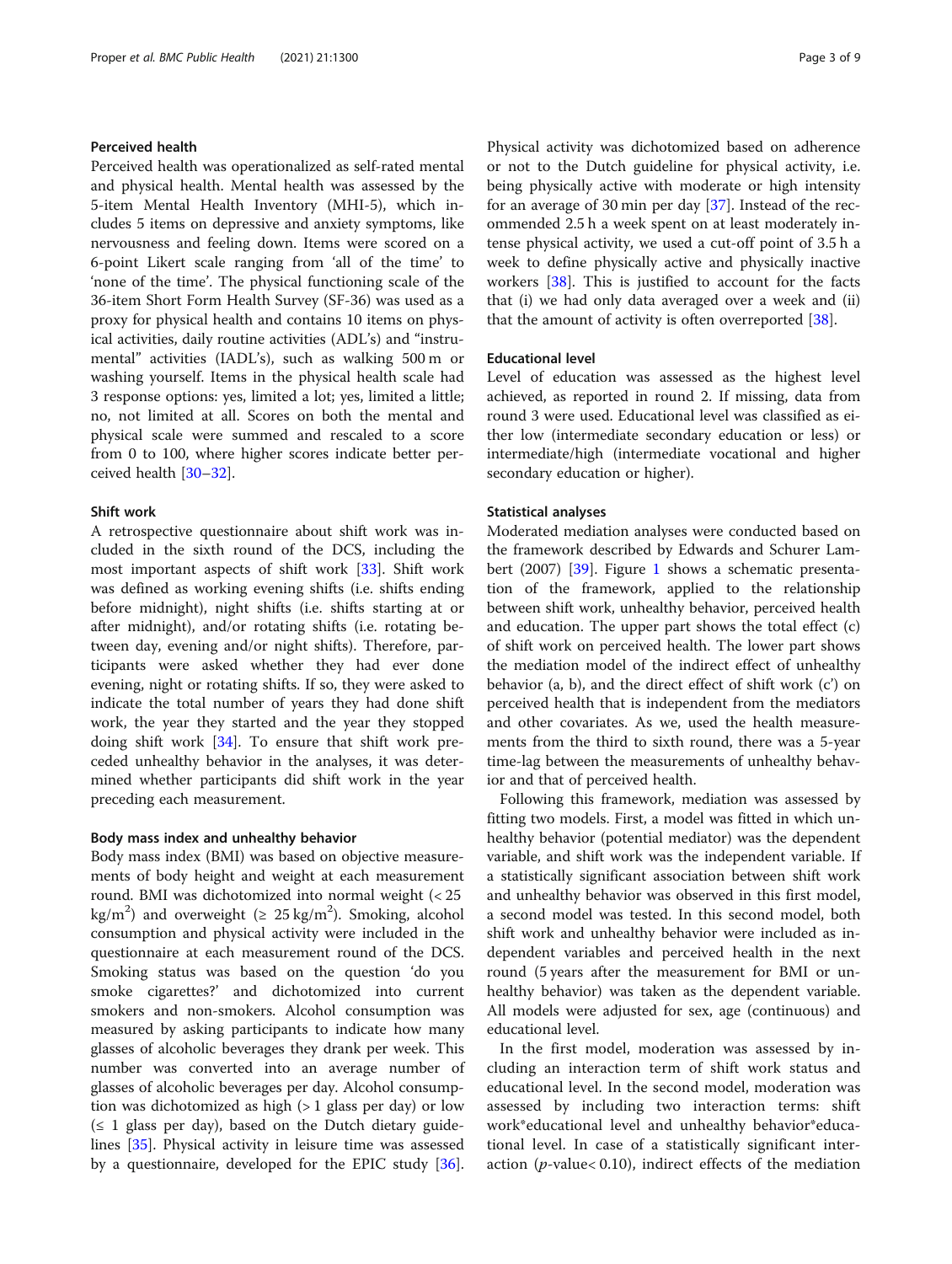<span id="page-3-0"></span>

analysis were separately calculated for low and intermediate/high educational level.

The direct effect of shift work on perceived health is represented by the coefficient for shift work status in the second model. Indirect mediation effects were calculated using the product of coefficients method: the coefficient for shift work status in the first model was multiplied by

the coefficient for unhealthy behavior in the second model. Indirect effects were tested by bootstrapping (1500 replications) of the entire procedure and constructing a confidence interval based on the 2.5th and 97.5th percentile. Total effects were calculated by taking the sum of the direct and indirect effects. Total effects were also tested using the bootstrap method.

| , , , ,                                      |                                 |                           |                                  |
|----------------------------------------------|---------------------------------|---------------------------|----------------------------------|
|                                              | All participants ( $n = 1633$ ) | Shift workers $(n = 195)$ | Non-shift workers ( $n = 1438$ ) |
| Sex (% female)                               | 40.7%                           | 36.9%                     | 41.2%                            |
| Age (mean, sd)                               | 42.2(8.1)                       | 40.9(8.4)                 | 42.4(8.0)                        |
| Education (% low)                            | 40.0%                           | 43.1%                     | 39.5%                            |
| Years of shift work (mean, sd)               |                                 | 14.4(8.9)                 |                                  |
| Mental health <sup>a</sup> (mean, sd)        | 78.0 (14.1)                     | 78.3 (12.1)               | 77.9 (14.3)                      |
| Physical functioning <sup>a</sup> (mean, sd) | 91.2 (13.0)                     | 91.5(11.6)                | 91.2(13.2)                       |
| Smoking (% current smoker)                   | 26.7%                           | 35.9%                     | 25.5%                            |
| Alcohol consumption $(>1$ glass per day)     | 42.9%                           | 42.0%                     | 43.0%                            |
| Physical inactivity <sup>b</sup>             | 57.0%                           | 50.3%                     | 57.9%                            |
| BMI (mean, sd)                               | 24.9(3.1)                       | 25.1(3.1)                 | 24.8(3.1)                        |
| Overweight ( $\geq$ 25.0 kg/m <sup>2</sup> ) | 43.7%                           | 45.6%                     | 43.4%                            |
|                                              |                                 |                           |                                  |

 $a$  Health scorings from 0 to 100, with a higher score indicating a better health

<sup>b</sup> Physically active according to the guideline is defined as at least 30 min per day activities of moderate of high intensity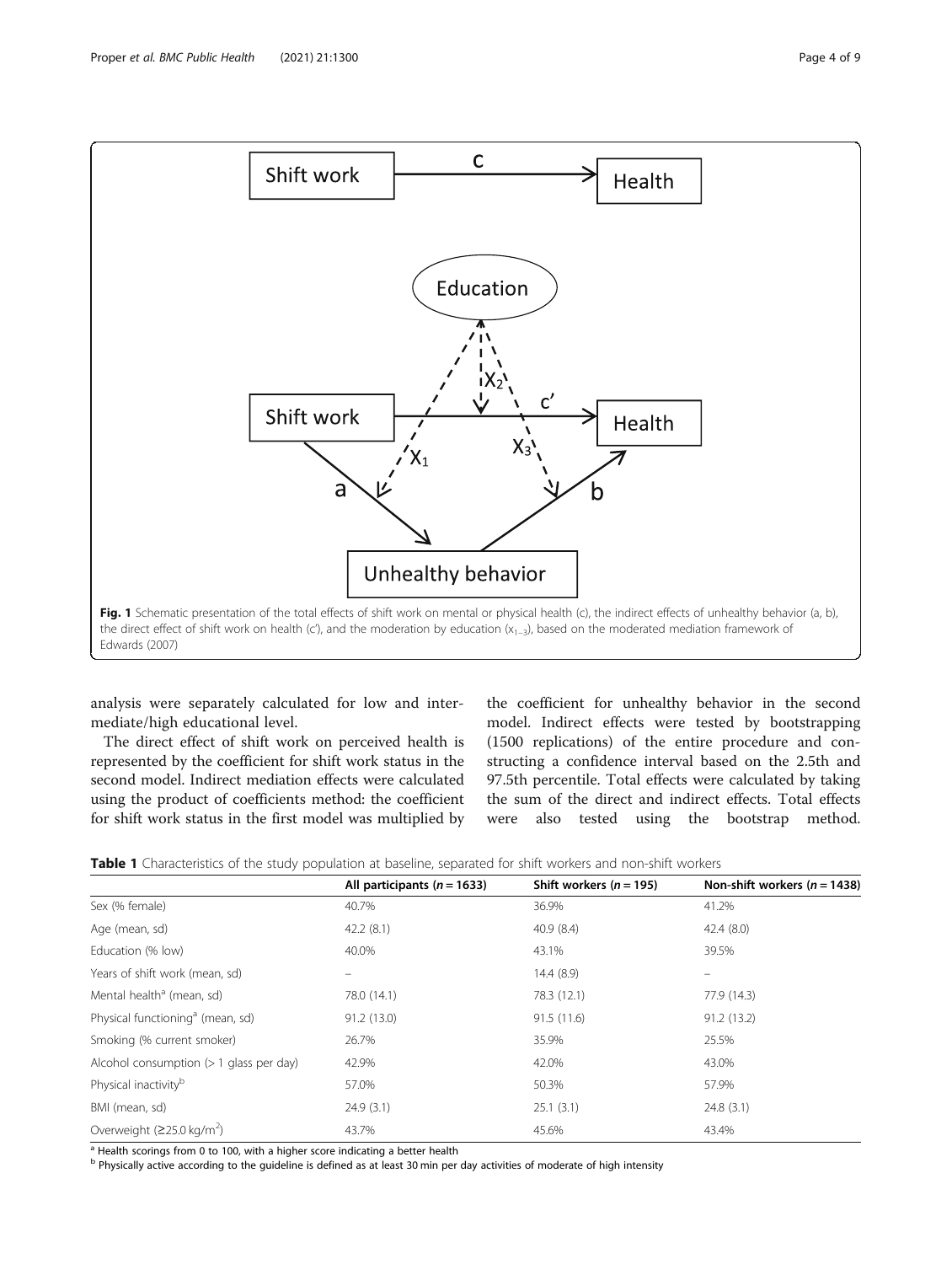Generalized estimating equations (GEE) were used to estimate the coefficients. Because the product of coefficients method was used, linear models were used to estimate the coefficients in all models. SAS version 9.4 was used for all statistical analyses. Mediation was assessed first for all mediators separately, and subsequently a multivariate model was used combining relevant mediators.

# Results

Table [1](#page-3-0) shows the characteristics of the study population, divided by shift work status. The mean age of the study population was 42.2 (sd 8.1) years, 40.7% were female and 40.0% had a low educational level. As to the unhealthy behaviors, 26.7% of the study population were smokers, 57.0% was physically inactive and 43.7% had overweight. Shift workers were on average younger (40.9 yr versus 42.4 yr), more often smokers (35.9% versus 25.5%) and less often physically inactive (50.3% versus 57.9%) than non-shift workers. Shift workers were mostly rotating shift workers (89.8%), some of them worked night (3.8%) or evening shifts (6.4%) only.

Shift workers were more likely to be overweight (prevalence of overweight 5% higher: B 0.05; 95% CI 0.01–0.10), or to smoke (prevalence of smoking 5% higher: B 0.05; 95% CI 0.01–0.09) and shift workers were less likely to be physically inactive (prevalence of being physically active 8% lower: B -0.08; 95% CI -0.14 – – 0.03) (Table 2). The association between shift work and alcohol consumption was weaker and not statistically significant, implying that alcohol consumption is not a mediator in the relationship between shift work and health, and therefore it was not tested as such.

#### Mental health

Shift work and being overweight were not statistically significantly associated with mental health (Table 3). Smoking (B -1.89; 95% CI -2.98 – − 0.81) and physical inactivity (B -1.23; 95% CI -1.90 - -0.56) were significantly inversely associated with mental health. Overall, no statistically significant interaction between shift work or unhealthy behaviors and education was found (pvalues  $x_{1-3} > 0.10$ , which indicated that estimates of indirect effects for low and intermediate/high educated workers did not differ enough to warrant separate analyses.

The mediation models showed that indirect effects on the relationship between shift work and mental health

Table 3 Associations (Beta's and 95% confidence intervals) between shift work or unhealthy behavior with mental health and physical functioning ( $n = 1633$ )

| Mental health <sup>b</sup> | Physical functioning <sup>b</sup>                                     |  |  |  |
|----------------------------|-----------------------------------------------------------------------|--|--|--|
| B (95% CI) <sup>a</sup>    | B (95% CI) <sup>a</sup>                                               |  |  |  |
| $-0.11$ ( $-1.59-1.38$ )   | $-0.88$ ( $-2.37-0.61$ )                                              |  |  |  |
| $0.64$ ( $-0.17-1.44$ )    | $-0.97$ ( $-1.83 - 0.12$ )                                            |  |  |  |
|                            | $-1.89$ (-2.98 - -0.81) -1.55 (-2.69 - -0.42)                         |  |  |  |
|                            | Physical inactivity (b) $-1.23$ (-1.90 - -0.56) -1.05 (-1.81 - -0.29) |  |  |  |
|                            |                                                                       |  |  |  |

 $\frac{a}{a}$  Analyses were adjusted for sex, age and level of education, statistically

significant results are highlighted in bold **b** A higher score implies a better health

were present for smoking and physical inactivity (Table [4\)](#page-5-0). Shift workers had a 0.09 (95% CI -0.20 – − 0.01) lower mental health score than non-shift workers via smoking (mediator), and a 0.11 (95% CI 0.03–0.23) higher mental health score via physical inactivity (mediator). The direct effect of shift work on mental health, controlling for the potential mediator (i.e. smoking or physical inactivity) was not statistically significant. Further analyses with all three potential mediators (overweight, smoking and physical inactivity) combined in one model, showed no statistically significant direct or indirect effect.

#### Physical health

Shift work was not statistically significantly associated with a lower physical health (Table 3). Overweight (B -0.97; 95% CI -1.83 – − 0.12), smoking (B -1.55; 95% CI -2.69 – − 0.42) and physical inactivity (B -1.05; 95% CI -1.81 - -0.29) were statistically significantly associated with a lower physical health. Educational level did not significantly moderate the relationship between shift work and physical health (*p*-values interaction terms  $x_{1-}$  $_3 > 0.10$ .

Also for physical health, indirect effects for smoking and physical inactivity were found in the relationship between shift work and physical health (Table [4\)](#page-5-0). Shift workers scored 0.09 (95% CI -0.21 – − 0.01) points lower via smoking (mediator), and 0.08 (95% CI 0.01–0.18) points higher than non-shift workers on physical health via physical inactivity (mediator). Direct effects of shift work on physical health were not statistically significant. When all three mediators (overweight, smoking and physical inactivity) were combined in one model, no statistically significant indirect effects were observed.

Table 2 Associations (Beta's and 95% confidence intervals) between shift work, BMI and unhealthy behavior

|                | Overweight              | Smoking                 | Alcohol consumption       | <b>Physical inactivity</b>   |
|----------------|-------------------------|-------------------------|---------------------------|------------------------------|
|                | B (95% CI) <sup>d</sup> | B (95% CI) <sup>d</sup> | B (95% CI) <sup>d</sup>   | B (95% CI) <sup>d</sup>      |
| Shift work (a) | $0.05(0.01-0.10)$       | $0.05(0.01 - 0.09)$     | $0.03$ ( $-0.03 - 0.07$ ) | $-0.08$ ( $-0.14$ $ -0.03$ ) |

<sup>a</sup> Analyses were adjusted for sex, age and level of education, statistically significant results are highlighted in bold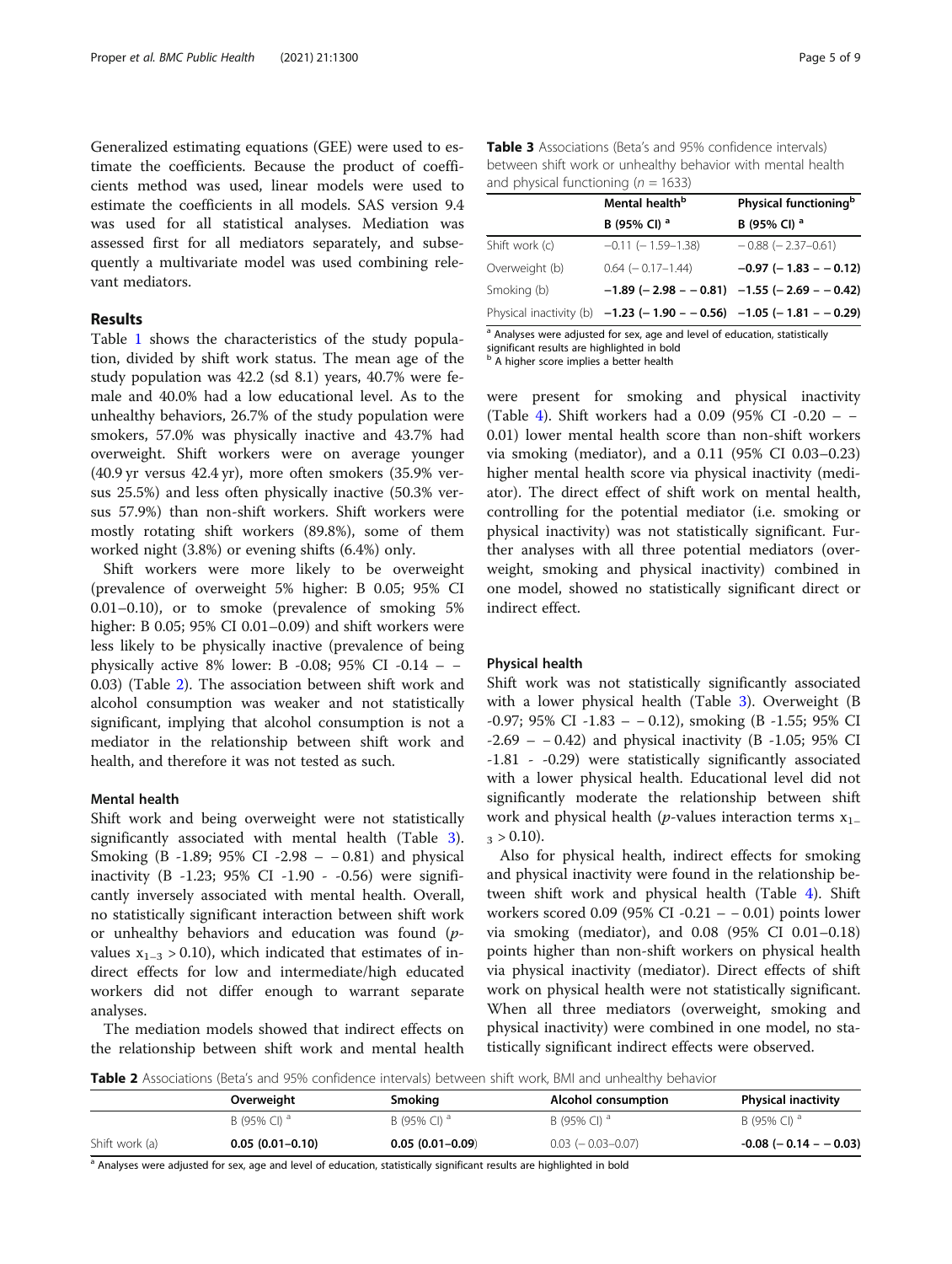<span id="page-5-0"></span>

| Table 4 Direct, indirect and total effects of shift work on mental health and physical functioning, with unhealthy behavior as |  |  |  |  |  |  |  |
|--------------------------------------------------------------------------------------------------------------------------------|--|--|--|--|--|--|--|
| potential mediator ( $n = 1633$ )                                                                                              |  |  |  |  |  |  |  |

|                                             | Shift work - mental health | Shift work - physical functioning |  |  |  |  |
|---------------------------------------------|----------------------------|-----------------------------------|--|--|--|--|
|                                             | B (95% CI)                 | B (95% CI)                        |  |  |  |  |
| Overweight                                  |                            |                                   |  |  |  |  |
| Total Effect <sup>a</sup>                   | $-0.12$ ( $-1.59-1.30$ )   | $-0.86$ ( $-2.31-0.53$ )          |  |  |  |  |
| Direct Effect <sup>b</sup> (c')             | $-0.15$ ( $-1.65-1.29$ )   | $-0.78$ ( $-2.22-0.76$ )          |  |  |  |  |
| Indirect Effect <sup>c</sup> (a*b)          | $0.03$ ( $-0.02 - 0.10$ )  | $-0.08$ ( $-0.19-0.00$ )          |  |  |  |  |
| <b>Smoking</b>                              |                            |                                   |  |  |  |  |
| Total Effect <sup>a</sup>                   | $-0.11$ ( $-1.57-1.31$ )   | $-0.87$ ( $-2.25-0.50$ )          |  |  |  |  |
| Direct Effect <sup>b</sup> (c')             | $-0.02$ ( $-1.50-1.45$ )   | $-0.78$ ( $-2.27-0.70$ )          |  |  |  |  |
| Indirect Effect <sup>c</sup> (a*b)          | $-0.09$ ( $-0.20 - 0.01$ ) | $-0.09$ ( $-0.21$ $-0.01$ )       |  |  |  |  |
| <b>Physical inactivity</b>                  |                            |                                   |  |  |  |  |
| Total Effect <sup>a</sup>                   | $-0.11(-1.56-1.31)$        | $-0.89$ ( $-2.30-0.49$ )          |  |  |  |  |
| Direct Effect <sup>b</sup> (c')             | $-0.22$ ( $-1.70-1.26$ )   | $-0.97$ ( $-2.46 - 0.52$ )        |  |  |  |  |
| Indirect Effect <sup>c</sup> (a*b)          | $0.11(0.03 - 0.23)$        | $0.08(0.01 - 0.18)$               |  |  |  |  |
| Overweight, smoking and physical inactivity |                            |                                   |  |  |  |  |
| Total Effect <sup>a</sup>                   | $-0.12$ ( $-1.59-1.30$ )   | $-0.88$ ( $-2.29-0.53$ )          |  |  |  |  |
| Direct Effect <sup>b</sup> (c')             | $-0.17$ ( $-1.64-1.30$ )   | $-0.75$ ( $-2.25-0.74$ )          |  |  |  |  |
| Indirect Effect <sup>c</sup> (a*b)          | $0.05$ ( $-0.10 - 0.22$ )  | $-0.13$ ( $-0.26 - 0.04$ )        |  |  |  |  |

<sup>a</sup> Total effect of shift work on health, taking mediating effect into account

b Direct effect of shift work on health, adjusted for the mediator, age, sex and level of education

 $c$  Indirect effect of shift work on health through the mediator

# **Discussion**

This study shows that shift work was not statistically significantly related with either mental or physical health. Shift workers are more likely to have overweight and to smoke compared to non-shift workers, which are both risk factors for poor physical functioning and smoking is also a risk factor for poor mental health. On the other hand, shift workers were more physically active than non-shift workers, which is related to better mental health and physical functioning. However, the mediation effects of the unhealthy behavior in the relationship between shift work and perceived health were very small.

We did not find a statistically significant relationship between shift work and mental health. Although some conclude that a lack of statistical significance in the relation between x and y excludes mediation, or at least renders it unlikely, this assumption is not always valid [[40,](#page-8-0) [41](#page-8-0)]. In the view of Zhao and colleagues (2010), and that of others, a statistically significant direct effect or total effect is not a necessary condition for mediation to be present [\[41](#page-8-0)–[43\]](#page-8-0). Indeed, statistically significant indirect effects were found and it can be concluded that the relationship between shift work and mental health is mediated by both smoking and physical inactivity. However, the indirect effect via physical activity was in the opposite direction to the direct effect and thus alleviated the negative direction of the direct effect of shift work on mental health. Interestingly, a recent study using the UK biobank also showed that shift workers had higher levels of physical activity, despite the fact that this shift work was associated cross-sectionally with depression [\[44](#page-8-0)].

As the direction of all the indirect effects of unhealthy behavior in the relationship between shift work and mental health were opposite to that of the direct effects, the direct and indirect effects canceled each other. In general, the magnitude of the indirect effects is very small: only a 0.09 point decrease in MHI-5 score through smoking and a 0.11 point increase through physical inactivity between shift workers and non-shift workers were observed. Considering the score range of 0–100, it can be concluded that there is no meaningful effect of shift work on mental health, neither directly nor through mediation.

Mediation of the relationship between shift work and physical health was present through smoking and physical inactivity, as indicated by the indirect effects. Similar to the findings for mental health, small differences between shift workers and non-shift workers were apparent with the largest effect being a 0.09 point decrease in the expected direction. Thus, despite the statistically significant mediating effect found, this effect does not seem to seem relevant for public health.

Although the potential mediating role of lifestyle behaviors has been hypothesized [\[21,](#page-7-0) [45](#page-8-0)], we could not retrieve any study into such a mediating role with regard to perceived health as outcome. A recent study by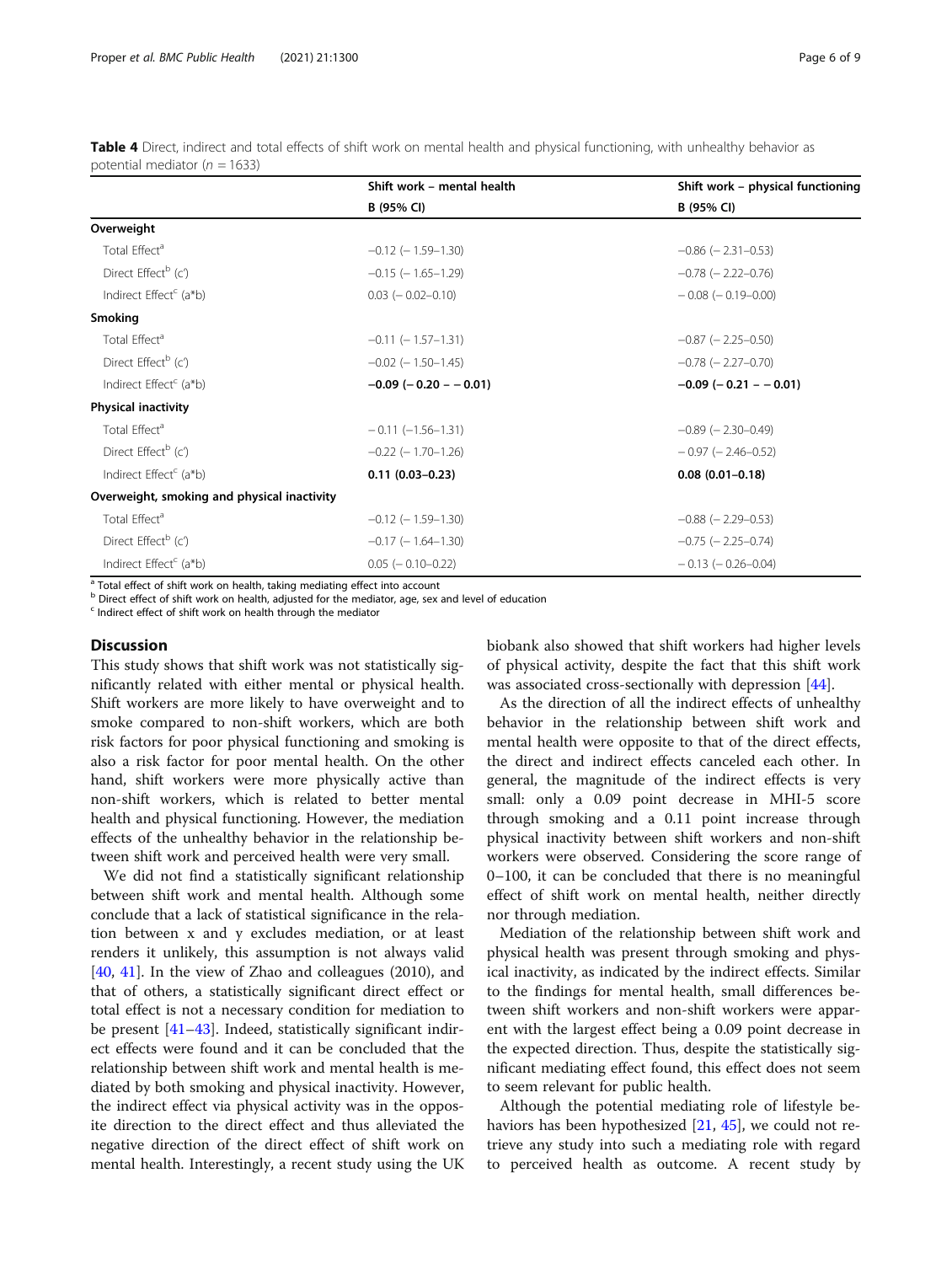Hulsegge et al. revealed that shift workers had greater odds for obesity and diabetes which was mediated by poorer sleep quality. In addition, lower physical activity levels and lower intake of fruit and vegetables were also mediators in the relationship between shift work and obesity, but not in the relationship between shift work and diabetes [[46\]](#page-8-0). For the association between shift work and respiratory infections, a mediating role of poor sleep quality was confirmed, but not of low physical activity or unhealthy diet [\[47](#page-8-0)].

From the perspective that educational level is related to each of the variables in the model (i.e. shift work, health, BMI and unhealthy behavior), this study also aimed to explore the moderating role of educational level (see Fig. [1\)](#page-3-0). Our results did, however, not confirm such a role, neither for mental health nor for physical health. It should be mentioned that the present study focused on educational level as a measure of socioeconomic status, while the latter is a composite of not only education, but also of income, occupation, and other factors.

A main strength of this study is its longitudinal data collection over an extended follow-up period. Data on lifestyle and health were collected every 5 years with high response rates. Shift work was assessed retrospectively, which makes our results susceptible to information bias. However, we believe the participants were able to reliably recall which years during their life course they performed shift work, since being a shift worker has a significant impact on someone's life. The choice for our statistical framework to determine mediation effects was guided by the question on the moderating role of education in the relationship between shift work, unhealthy behavior and perceived health. Stratified analyses in low and high educated workers were not feasible due to limited statistical power, which may have implications for tests of mediation in each subgroup [[48](#page-8-0)]. The moderated mediation framework was applied and this approach uses the product of coefficients method to calculate indirect effects [\[48](#page-8-0)]. The product of coefficients method has been criticized because of the assumption that no significant interaction exists between the independent variable and the mediator [[49\]](#page-8-0), in our study between shift work and unhealthy behavior in the relationship with perceived health. For this reason, we tested interaction effects of shift work and unhealthy behaviors, which turned out to be non-significant ( $p > 0.10$ ).

The choices we made in categorizing lifestyle exposures, which were based on public health recommendations [[35](#page-8-0), [37](#page-8-0)], may have implications for our findings. With regard to alcohol consumption, a cut-off for safe alcohol consumption was used. This may have caused an underestimation of a potential association between shift work and more harmful alcohol consumption. Also the findings for overweight using a cut-off of  $\geq 25 \text{ kg/m}^2$  may underestimate the association between shift work and more serious overweight or obesity, since other studies reported a stronger association with obesity [[50](#page-8-0)]. A sensitivity analysis on our data showed that shift work was not statistically significantly associated with obesity, therefore a mediation analysis for obesity would not have been warranted. A final point of discussion is that our sample of shift workers seemed to be rather healthy, or very similar to day workers. This finding can probably be attributed to the healthy worker effect, those shift workers who experience the fewest health problems in general and health problems in doing shift work in particular, are most likely to remain in the shift work population [\[51](#page-8-0)] and this may have to some degree influenced our results.

## **Conclusions**

No statistically significant effects were found of shift work on mental health and physical functioning. Mediation effects of overweight, smoking and physical inactivity were shown but these were very small. As the evidence for a link between shift work and poor health outcomes is increasing, future research should further investigate the role of unhealthy behaviors as mediator of the relationship between shift work and perceived health.

#### Abbreviations

BMI: Body Mass Index; SF-36: 36-item Short Form Health Survey; MHI-5: 5 item Mental Health Inventory; GEE: Generalized Estimating Equations

#### Acknowledgements

The authors would like to thank all participants of the Doetinchem Cohort Study. We would also like to thank the epidemiologists and fieldworkers of the Municipal Health Service in Doetinchem for their contribution to the data collection for this study.

#### Authors' contributions

KIP, SJWR, SHO participated in the conceptual development and study design. EJ and HB analysed the data and all authors contributed to the interpretation of the results. EJ, KIP and SHO drafted the manuscript and SJWR, WMMV, HSJP, HB and JLDS commented and revised the manuscript. All authors read and approved the final manuscript.

#### Funding

This study was financed by The Netherlands Organisation for Health Research and Development (ZonMw 531001412). The Doetinchem Cohort Study was financially supported by the Ministry of Health, Welfare and Sport of the Netherlands and the Dutch National Institute for Public Health and the Environment. The funding bodies played no role in the design of the study and collection, analysis, and interpretation of data and in writing the manuscript.

#### Availability of data and materials

Due to ethical restrictions related to participant consent, all relevant data are available upon request to the principal investigator of the Doetinchem Cohort Study: professor WMM Verschuren (email: [monique.verschuren@rivm.](mailto:monique.verschuren@rivm.nl) [nl](mailto:monique.verschuren@rivm.nl)). More information can be found at: [https://www.rivm.nl/doetinchem](https://www.rivm.nl/doetinchem-cohort-studie/onderzoekers/aanvraag-gegevens-dcs)[cohort-studie/onderzoekers/aanvraag-gegevens-dcs.](https://www.rivm.nl/doetinchem-cohort-studie/onderzoekers/aanvraag-gegevens-dcs)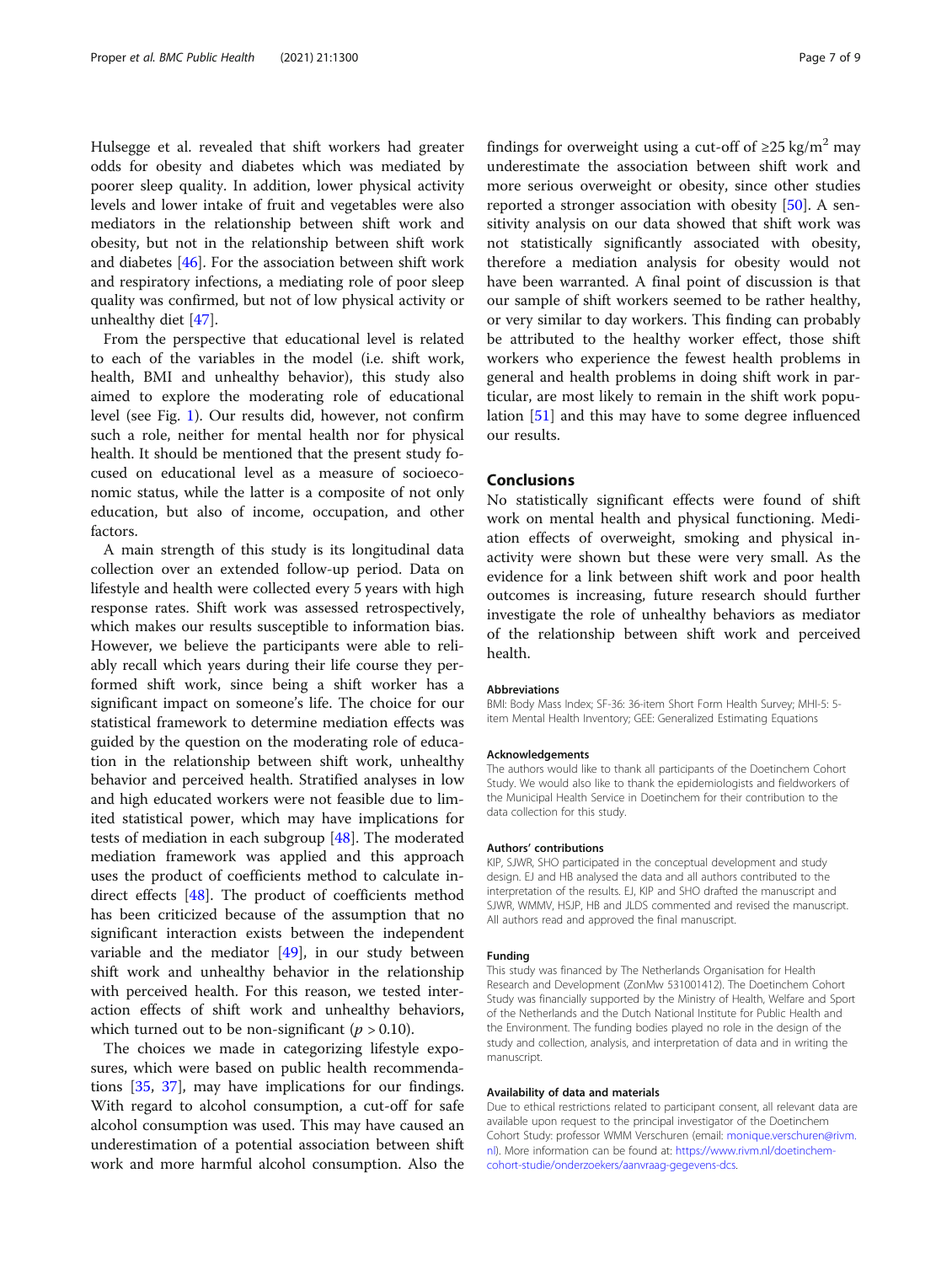# <span id="page-7-0"></span>Declarations

#### Ethics approval and consent to participate

The protocols for subsequent rounds were approved by the Medical Ethical Committee of TNO (rounds 2 and 3), respectively the Medical Ethical Committee of University Medical Center Utrecht (rounds 4 and 5). All participants provided written informed consent. No additional ethics approval was needed to access the raw data for this particular research question.

#### Consent for publication

Not applicable.

#### Competing interests

The authors declare that they have no competing interests.

#### Author details

<sup>1</sup>Centre for Nutrition, Prevention and Health Services, National Institute for Public Health and the Environment, P.O. Box 1, 3720 BA Bilthoven, the Netherlands. <sup>2</sup>Department of Public and Occupational Health, Amsterdam Public Health Research Institute, Amsterdam UMC, Amsterdam, The Netherlands. <sup>3</sup>Department of Public Health, Erasmus Medical Center, Rotterdam, the Netherlands. <sup>4</sup>Division of Human Nutrition, Wageningen University, Wageningen, the Netherlands. <sup>5</sup>Julius Center for Health Sciences and Primary Care, University Medical Center Utrecht, Utrecht, the **Netherlands** 

#### Received: 17 March 2020 Accepted: 21 June 2021 Published online: 02 July 2021

#### References

- 1. Eurofound. Sixth European Working Conditions Survey Overview report (2017 update). Luxembourg: Publications Office of the European Union; 2017.
- 2. Smith MR, Eastman CI. Shift work: health, performance and safety problems, traditional countermeasures, and innovative management strategies to reduce circadian misalignment. Nat Sci Sleep. 2012;4:111–32. [https://doi.](https://doi.org/10.2147/NSS.S10372) [org/10.2147/NSS.S10372.](https://doi.org/10.2147/NSS.S10372)
- 3. Lin X, Chen W, Wei F, Ying M, Wei W, Xie X. Night-shift work increases morbidity of breast cancer and all-cause mortality: a meta-analysis of 16 prospective cohort studies. Sleep Med. 2015;16(11):1381–7. [https://doi.org/1](https://doi.org/10.1016/j.sleep.2015.02.543) [0.1016/j.sleep.2015.02.543](https://doi.org/10.1016/j.sleep.2015.02.543).
- 4. Puttonen S, Harma M, Hublin C. Shift work and cardiovascular disease pathways from circadian stress to morbidity. Scand J Work Environ Health. 2010;36(2):96–108. <https://doi.org/10.5271/sjweh.2894>.
- 5. Vyas MV, Garg AX, Iansavichus AV, Costella J, Donner A, Laugsand LE, et al. Shift work and vascular events: systematic review and meta-analysis. BMJ. 2012;345(jul26 1):e4800. [https://doi.org/10.1136/bmj.e4800.](https://doi.org/10.1136/bmj.e4800)
- 6. Nea FM, Kearney J, Livingstone MB, Pourshahidi LK, Corish CA. Dietary and lifestyle habits and the associated health risks in shift workers. Nutr Res Rev. 2015;28(2):143–66. <https://doi.org/10.1017/S095442241500013X>.
- 7. Gerber M, Hartmann T, Brand S, Holsboer-Trachsler E, Pühse U. The relationship between shift work, perceived stress, sleep and health in Swiss police officers. J Crim Just. 2010;38(6):1167–75. [https://doi.org/10.1016/j.](https://doi.org/10.1016/j.jcrimjus.2010.09.005) [jcrimjus.2010.09.005.](https://doi.org/10.1016/j.jcrimjus.2010.09.005)
- 8. Jung J, Kim G, Kim K, Paek D, Cho SI. Association between working time quality and self-perceived health: analysis of the 3rd Korean working conditions survey (2011). Ann Occup Environ Med. 2017;29(1):55. [https://doi.](https://doi.org/10.1186/s40557-017-0211-y) [org/10.1186/s40557-017-0211-y.](https://doi.org/10.1186/s40557-017-0211-y)
- Kawabe Y, Nakamura Y, Kikuchi S, Suzukamo Y, Murakami Y, Tanaka T, et al. Relationship of type of work with health-related quality of life. Qual Life Res. 2015;24(12):2927–32. [https://doi.org/10.1007/s11136-015-1024-5.](https://doi.org/10.1007/s11136-015-1024-5)
- 10. Kim W, Kim TH, Lee TH, Choi JW, Park EC. The impact of shift and night work on health related quality of life of working women: findings from the Korea health panel. Health Qual Life Outcomes. 2016;14(1):162. [https://doi.](https://doi.org/10.1186/s12955-016-0564-x) [org/10.1186/s12955-016-0564-x.](https://doi.org/10.1186/s12955-016-0564-x)
- 11. Bara AC, Arber S. Working shifts and mental health--findings from the British household panel survey (1995-2005). Scand J Work Environ Health. 2009; 35(5):361–7. [https://doi.org/10.5271/sjweh.1344.](https://doi.org/10.5271/sjweh.1344)
- 12. Barnes-Farrell JL, Davies-Schrils K, McGonagle A, Walsh B, Milia LD, Fischer FM, et al. What aspects of shiftwork influence off-shift well-being of

healthcare workers? Appl Ergon. 2008;39(5):589–96. [https://doi.org/10.1016/](https://doi.org/10.1016/j.apergo.2008.02.019) [j.apergo.2008.02.019.](https://doi.org/10.1016/j.apergo.2008.02.019)

- 13. Cheng WJ, Cheng Y. Night shift and rotating shift in association with sleep problems, burnout and minor mental disorder in male and female employees. Occup Environ Med. 2017;74(7):483–8. [https://doi.org/10.1136/oemed-2016-103898.](https://doi.org/10.1136/oemed-2016-103898)
- 14. Nabe-Nielsen K, Garde AH, Albertsen K, Diderichsen F. The moderating effect of work-time influence on the effect of shift work: a prospective cohort study. Int Arch Occup Environ Health. 2011;84(5):551–9. [https://doi.](https://doi.org/10.1007/s00420-010-0592-5) [org/10.1007/s00420-010-0592-5](https://doi.org/10.1007/s00420-010-0592-5).
- 15. Berthelsen M, Pallesen S, Bjorvatn B, Knardahl S. Shift schedules, work factors, and mental health among onshore and offshore workers in the Norwegian petroleum industry. Ind Health. 2015;53(3):280–92. [https://doi.](https://doi.org/10.2486/indhealth.2014-0186) [org/10.2486/indhealth.2014-0186.](https://doi.org/10.2486/indhealth.2014-0186)
- 16. Soric M, Golubic R, Milosevic M, Juras K, Mustajbegovic J. Shift work, quality of life and work ability among Croatian hospital nurses. Coll Antropol. 2013; 37(2):379–84.
- 17. Kaplan GA, Goldberg DE, Everson SA, Cohen RD, Salonen R, Tuomilehto J, et al. Perceived health status and morbidity and mortality: evidence from the Kuopio ischaemic heart disease risk factor study. Int J Epidemiol. 1996; 25(2):259–65. [https://doi.org/10.1093/ije/25.2.259.](https://doi.org/10.1093/ije/25.2.259)
- 18. Antunes LC, Levandovski R, Dantas G, Caumo W, Hidalgo MP. Obesity and shift work: chronobiological aspects. Nutr Res Rev. 2010;23(1):155–68. [https://doi.org/10.1017/S0954422410000016.](https://doi.org/10.1017/S0954422410000016)
- 19. Fritschi L, Glass DC, Heyworth JS, Aronson K, Girschik J, Boyle T, et al. Hypotheses for mechanisms linking shiftwork and cancer. Med Hypotheses. 2011;77(3):430–6. [https://doi.org/10.1016/j.mehy.2011.06.002.](https://doi.org/10.1016/j.mehy.2011.06.002)
- 20. Merkus SL, Holte KA, Huysmans MA, van Mechelen W, van der Beek AJ. Nonstandard working schedules and health: the systematic search for a comprehensive model. BMC Public Health. 2015;15(1):1084. [https://doi.org/1](https://doi.org/10.1186/s12889-015-2407-9) [0.1186/s12889-015-2407-9.](https://doi.org/10.1186/s12889-015-2407-9)
- 21. Moreno CRC, Marqueze EC, Sargent C, Wright KP Jr, Jr., Ferguson SA, Tucker P. Working time society consensus statements: evidence-based effects of shift work on physical and mental health. Ind Health. 2019;57(2):139–57. [https://doi.org/10.2486/indhealth.SW-1.](https://doi.org/10.2486/indhealth.SW-1)
- 22. Peplonska B, Burdelak W, Krysicka J, Bukowska A, Marcinkiewicz A, Sobala W, et al. Night shift work and modifiable lifestyle factors. Int J Occup Med Environ Health. 2014;27(5):693–706. [https://doi.org/10.2478/](https://doi.org/10.2478/s13382-014-0298-0) [s13382-014-0298-0](https://doi.org/10.2478/s13382-014-0298-0).
- 23. Vandelanotte C, Short C, Rockloff M, Di Millia L, Ronan K, Happell B, et al. How do different occupational factors influence total, occupational, and leisure-time physical activity? J Phys Act Health. 2015;12(2):200–7. [https://](https://doi.org/10.1123/jpah.2013-0098) [doi.org/10.1123/jpah.2013-0098](https://doi.org/10.1123/jpah.2013-0098).
- 24. Loef B, Hulsegge G, Wendel-Vos GC, Verschuren WM, Vermeulen RC, Bakker MF, et al. Non-occupational physical activity levels of shift workers compared with non-shift workers. Occup Environ Med. 2017;74(5):328–35. <https://doi.org/10.1136/oemed-2016-103878>.
- 25. Loef B, van der Beek AJ, Holtermann A, Hulsegge G, van Baarle D, Proper KI. Objectively measured physical activity of hospital shift workers. Scand J Work Environ Health. 2018;44(3):265–73. <https://doi.org/10.5271/sjweh.3709>.
- 26. Frost P, Kolstad HA, Bonde JP. Shift work and the risk of ischemic heart disease - a systematic review of the epidemiologic evidence. Scand J Work Environ Health. 2009;35(3):163–79. <https://doi.org/10.5271/sjweh.1319>.
- 27. Dieker AC, W IJ, Proper KI, Burdorf A, Ket JC, van der Beek AJ, et al. The contribution of work and lifestyle factors to socioeconomic inequalities in self-rated health a systematic review. Scand J Work Environ Health. 2018; 45(2):114–25. <https://doi.org/10.5271/sjweh.3772>.
- 28. Picavet HSJ, Blokstra A, Spijkerman AMW, Verschuren WMM. Cohort Profile Update: The Doetinchem Cohort Study 1987–2017: lifestyle, health and chronic diseases in a life course and ageing perspective. Int J Epidemiol. 2017;46(6):1751-g.
- 29. Verschuren WM, Blokstra A, Picavet HS, Smit HA. Cohort profile: the Doetinchem cohort study. Int J Epidemiol. 2008;37(6):1236–41. [https://doi.](https://doi.org/10.1093/ije/dym292) [org/10.1093/ije/dym292.](https://doi.org/10.1093/ije/dym292)
- 30. Van der Zee KI, Sanderman R. Measuring the general health with the RAND-36: a guide [In Dutch: Het meten van de algemene gezondheidstoestand met de RAND-36: een handleiding]. Groningen: Noordelijk Centrum voor Gezondheidsvraagstukken; 2012.
- 31. Ware JE, Sherbourne CD. The MOS 36-item Short-form health survey (SF-36). Med Care. 1992;30(6):473–83. <https://doi.org/10.1097/00005650-199206000-00002>.
- 32. Rumpf H, Meyer C, Hapke U, John U. Screening for mental health: validity of the MHI-5 using DSM-IV Axis I psychiatric disorders as gold standard.